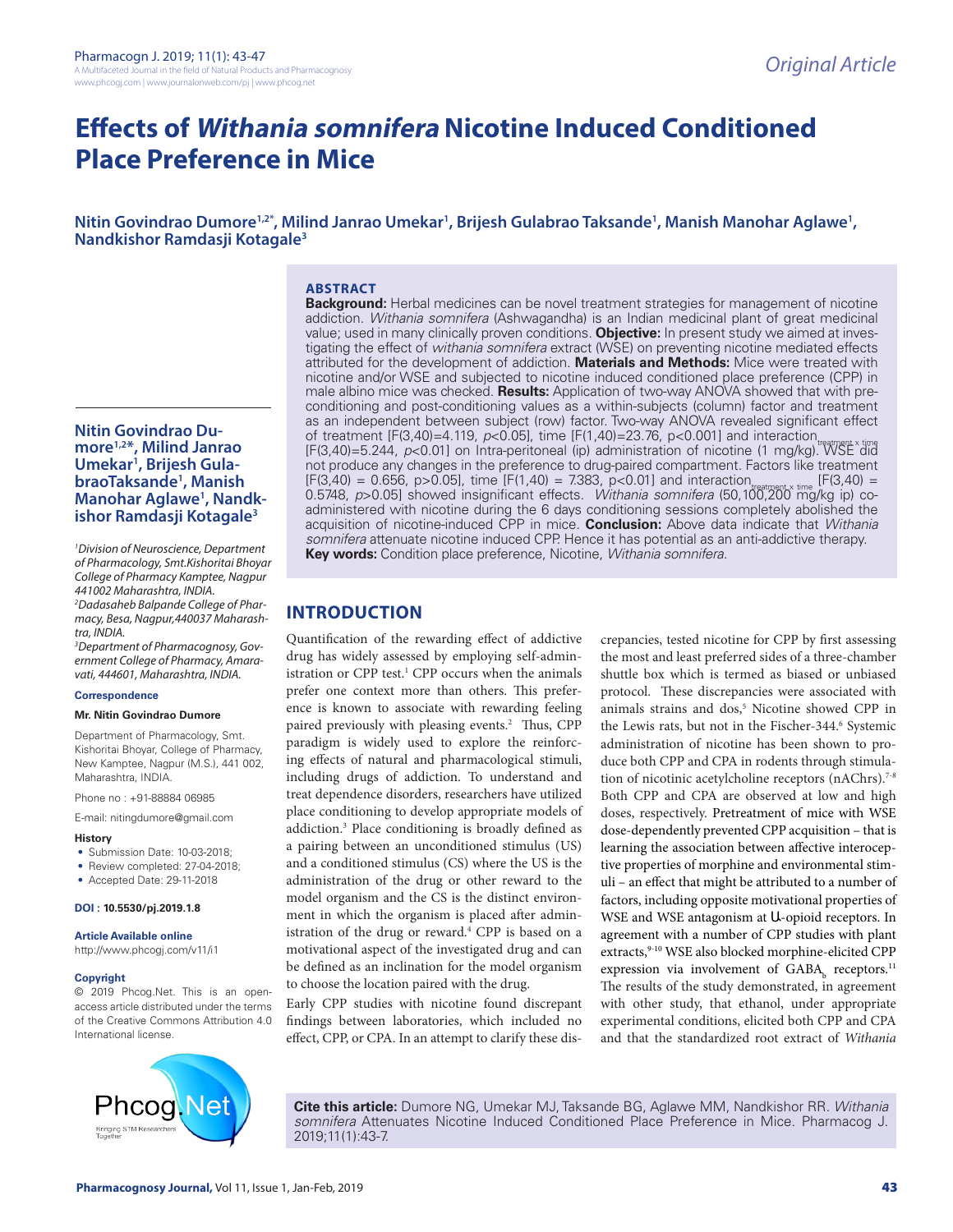*somnifera* was able to impair both acquisition and expression of ethanolelicited CPP and CPA.12-13

In the present study we hypothesized that modulation of stress by herbal interventions may modulate the rewarding potential of nicotine. CPP was employed to test the rewarding effect of nicotine in Swiss-albino mice. Effect of WSE was studied on nicotine-induced CPP.

# **MATERIALS AND METHODS**

#### Animals

Swiss albino mice (22-30 g) were used in the study. Animals were purchased from the National Institute of Nutrition, Hyderabad, India and kept in the animal house facility of SKB College of Pharmacy, Kamptee, Nagpur. Animals were housed in group of 10 mice per cage in acrylic cages (24×17×12 cm) under a constant room temperature (25±2°C), relative humidity (50±5%), and maintained under a controlled 12:12-h light-dark cycle (lights on at 07:00 h). Rodent chow food pellets and tap water were offered to the animals *ad libitum*. All the experimental procedures were approved and carried out under strict compliance with Institutional Animal Ethics Committee, constituted for the purpose of control and supervision of experimental animals by the Ministry of Environment and Forests, Government of India, New Delhi, India (853/ PO/Re/S/04/CPCSEA). Experiments were performed during the light cycle between 09:00 to 17:00-h to avoid circadian variations. Each experimental group had a separate set of animals and the care was taken to ensure that animals used for one experiment were not employed elsewhere. Animals were handled 5 days prior to actual starting of experiment and brought to experimental room at least 1 h before the test to minimize the non-specific stress induced behavioral alteration, if any.

**Drugs:** Nicotine hydrogen Tartarate, *Withania somnifera* extract. WSE and Nicotine were administered by ip.route in saline. The doses of nicotine and *Withania somnifera* extract were selected based on preliminary work carried out in our laboratory and available literature.

### Conditioned place preference: Apparatus

The apparatus consisted of two rectangular Plexiglas boxes (48 L x 20 W x 30 H cm) separated by a guillotine door. The apparatus was placed in a soundproof room with constant light of 50 lux provided by a 5 W LED bulb placed above center of the apparatus. In one compartment inner wall was vertically striped black and white and with smooth white floor (A). In contrast, another compartment has horizontal black and gray striped walls and fine grid floor (B). The spontaneous preference was randomly distributed between compartments (49.19% A and 50.81% B).

### Experimental design

#### *Acquisition of CPP*

CPP is three phase animal paradigm. We adapted the protocol from previously reported research articles.<sup>11,13</sup> During the first phase (Day 1, Pre-conditioning), the guillotine door was kept raised and each mouse was placed randomly in one or the other compartment and allow to explore both compartment freely for 15 min (900 s). The time spent in one compartment was recorded and taken as an indication of spontaneous (unconditioned) preference.

During the second phase (Days 2–6, Conditioning), mice were administered with saline or nicotine, WSE, *per se* or in combination. Immediately after nicotine administration mice were placed for 15 min to a given compartment and returned to their home cage. Four hours later, mice were given same treatment regimen except nicotine was replaced by saline and mice were immediately placed in the compartment opposite to that of the morning exposure. Thus one compartment represents saline, while other is paired with nicotine. We selected the interval of four hours between two sessions based on pharmacokinetic data available on WSE. This is in order to avoid any possible carry-over effect of the morning conditioning session to that of the afternoon.

Third phase of CPP paradigm is post-conditioning phase. During this phase (Day 7), the guillotine door between the two compartment was kept raised and mouse were place in one compartment. The time spent by each mouse in the nicotine-paired compartment during 15 min session was recorded. Identical experimental conditions were maintained during pre-conditioning and post-conditioning test. Pre- and post-conditioning test recordings were done by observers blind to the pharmacological treatments.

## Experimental protocol

#### *Dose dependent effect of nicotine, WSE on place preference behavior in mice*

Animal from different groups were treated with saline or increasing doses of nicotine (0.25, 0.5 and 1 mg/kg, subcutaneous), WSE (50, 100 and 200 mg/kg, ip), withanolide A, withanolide B and withaferin A (5, 10 and 20 mg/kg, intraperitoneal). In the morning, mice were treated daily (Days 2 to 6) with nicotine, WSE, withanolide A, withanolide B or withaferine A and placed in drug-paired compartment for 15 min. On the other hand, in the afternoon session, mice were treated with saline and placed in drug-paired compartment for 15 min. On day 7, mice were exposed to apparatus without administering any drug and time spent in drug-paired compartment was measured.

#### *Effect of pretreatment of WSE nicotine-induced place preference behavior in mice*

In combination studies, we were aimed to investigate the effect of pretreatment of WSE on nicotine-induced place preference behavior in mice. In the morning session of days 2-6 (Conditioning), animals from different groups were first injected with WSE followed by nicotine 30 min later. Immediately after nicotine injection mice were placed in nicotine paired compartment (A). In the afternoon session, mice received saline instead of WSE and nicotine injection. Mice were again placed in saline paired compartment (B). On day 7 (Post-conditioning), none of the groups received drug treatments and mice were placed in any one of the two compartment. Guillotine door was opened and time spend by mice in nicotine-paired compartment was measured during 15 min session.

#### *Statistical analysis*

Effect of nicotine on conditioning on acquisition of nicotine-elicited CPP and effect of pretreatment on nicotine elicited CPP was analyzed by two-way ANOVA with pre-conditioning and post-conditioning values as a within-subjects (column) factor and treatment as an independent between subject (row) factors. Bonferroni's multiple comparison test was employed for post-hoc comparison. *p*<0.05 was considered as statistically significant.

# **RESULTS**

### Dose dependent effect of nicotine on CPP in mice

Figure 1 shows the dose dependent effect of nicotine (0.25, 0.5 and 1 mg/kg) on the CPP behavior in mice. To determine the effect of nicotine on conditioning on acquisition of nicotine-elicited CPP, data were analyzed by two-way ANOVA with pre-conditioning and post-conditioning values as a within-subjects (column) factor and treatment as an independent between subject (row) factor. Two-way ANOVA revealed significant effect of treatment [F(3,40)=4.119, p<0.05], time [F(1,40)=23.76, p<0.001] and interaction  $t_{\text{treatment x time}}$  [F(3,40)=5.244, *p*<0.01]. Bonferroni's multiple comparison post-hoc analysis showed that mice receiving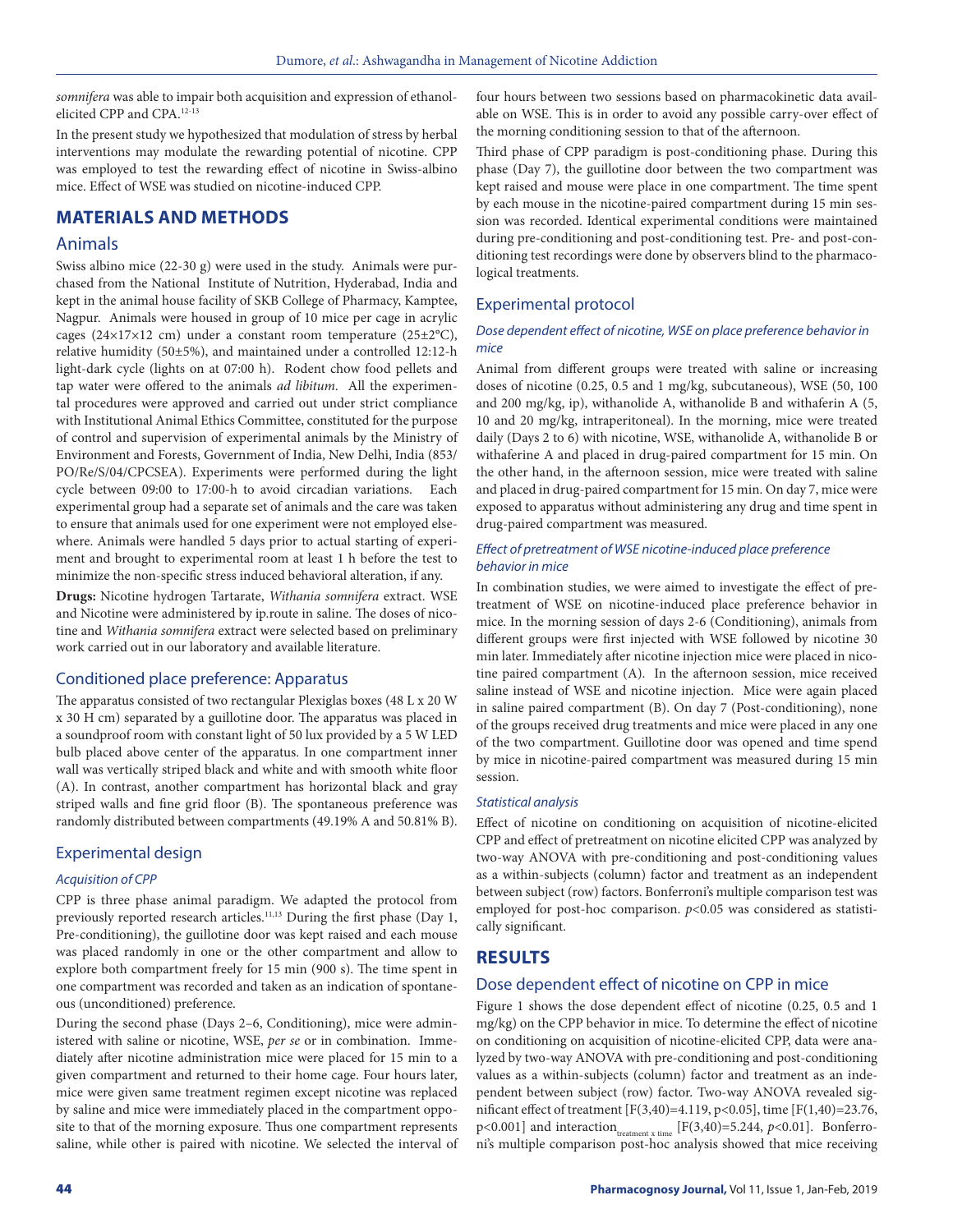nicotine preferred drug-paired compartment during post-conditioning session (0.5 mg/kg,  $p<0.01$  and 1 mg/kg,  $p<0.001$ ) as compared to saline treated control animals. However, lower dose of nicotine (0.25 mg/kg) was found to be ineffective in exhibiting side preference. Side preference was not significantly different during preconditioning in any groups in study.

#### *Dose dependent effect of WSE on CPP in mice*

Figure 2 shows the dose dependent effect of WSE (50, 100 and 200 mg/ kg, ip) on the CPP behavior in mice. On days 2-6, while WSE was given 6 in the morning session and saline was administered in the evening. At both sessions mice were kept in respective WSE- or saline-paired compartment for 15 min. Two-way ANOVA with pre-conditioning and post-conditioning values as a within-subjects (column) factor and treatment as an independent between subject (row) factor was employed for checking the significant difference. WSE did not produce any changes in the preference to drug-paired compartment. Factors like treatment [F(3,40) = 0.656, p>0.05], time [F(1,40) = 7.383, *p*<0.01] and interaction treatment x time  $[F(3,40) = 0.5748, p > 0.05]$  showed insignificant effects. Bonferroni's multiple comparison post-hoc analysis also showed no difference in the time spent in drug paired compartment during post-conditioning session by WSE treatment as compared to saline treated control animals. During pre-conditioning side preference was not significantly different any groups in study.

# Effect of pretreatment of WSE on nicotine-induced CPP in mice

Figure 3 shows the effect of pretreatment with WSE (50, 100 and 200 mg/ kg, ip) 30 min before the administration of nicotine (1 mg/kg) and exposure to the assigned compartment for 15 min. Pre-conditioning preference times did not differ significantly between experimental groups. Application of two-way ANOVA suggested that pretreatment with WSE with nicotine produced statistically significant prevention of nicotine preference behavior in mice. Effect was significant in factors like treatment [F(4,50)=3.209, p<0.05], time [F(1,50)=25.25, *p*<0.001] and interaction  $_{t_{\text{rearment}} \times t_{\text{time}}}$  [F(4,50)=3.785, *p*<0.01]. Post-hoc Bonferroni's multiple comparison test showed that nicotine (1 mg/kg) treated mice spent more time in drug-paired compartment during post-conditioning phase as compared to those of saline control group (*p*<0.01). Pretreatment with WSE (50 mg/kg) did not reverse nicotine preference during post-conditioning phase and these mice spent comparable time in nicotine-paired compartment as that of nicotine *per se* treatment group (*p*>0.05). Time spent in nicotine-paired compartment was reduced by pretreatment with higher dose of WSE (100 and 200 mg/kg) as compared to *per se* nicotine group (*p*<0.01 and *p*<0.001, respectively).

#### **DISCUSSION**

The results of the present study demonstrate that the administration of WSE prevented acquisition of nicotine-elicited CPP in mice. Nicotine is well known substance of abuse present in tobacco. Number of studies demonstrated the rewarding and reinforcement activities of nicotine in different animal models such self administration and CPP. In agreement with 13 that nicotine, under appropriate experimental conditions, elicited CPP. CPP was developed to assess the rewarding potential of psychoactive substances in animals. In a typical CPP experiment, a stimulus of interest is conditioned to distinct environmental cues. The animal demonstrates a preference for the conditioned environment over the environment conditioned to a non-rewarding (placebo) stimulus if the stimulus is rewarding. It is readily adaptable to mice and does not require surgery or extensive training as that necessary for self-administration paradigms. We also noticed that nicotine produced CPP in mice in dose dependent manner. The nicotine treated animals spent significantly more time in the drug-paired compartment versus the vehiclepaired compartment. This indicated the rewarding potential of nicotine which may be responsible for the addiction liabilities of agent. Nicotine produced behavioral effects in mice with very narrow dose range. While lower dose may not produce any rewarding effect, higher dose may lead to seizure. In addition, prediction of rewarding activity, dose used in the study should not affect the locomotor behavior in animals. Thus it was very critical to select the dose of nicotine. Previously, we observed that 1 mg/kg of nicotine produced CPP in mice.14 Our results confirmed the rewarding potential of nicotine in CPP.



**Figure 1:** Dose dependent effect of nicotine on acquisition of conditioned place preference in mice. Nicotine (0.25, 0.5 and 1 mg/kg) was administered 30 min before the postconditioning test. Data are shown as average time spent (sec)±SEM in the drug-paired compartment. \*p<0.01 and \*\*p<0.001 vs saline treated control group during post-conditioning (two-way ANOVA followed by Bonferroni's post-hoc test).



**Figure 2:** Dose dependent effect of WSE on acquisition of conditioned place preference in mice. WSE (50, 100 and 200 mg/kg) was administered 30 min before the postconditioning test. Data are shown as average time spent (sec)  $\pm$  SEM in the drug-paired compartment. Two-way ANOVA followed by Bonferroni's post-hoc test was applied to test the significance of results.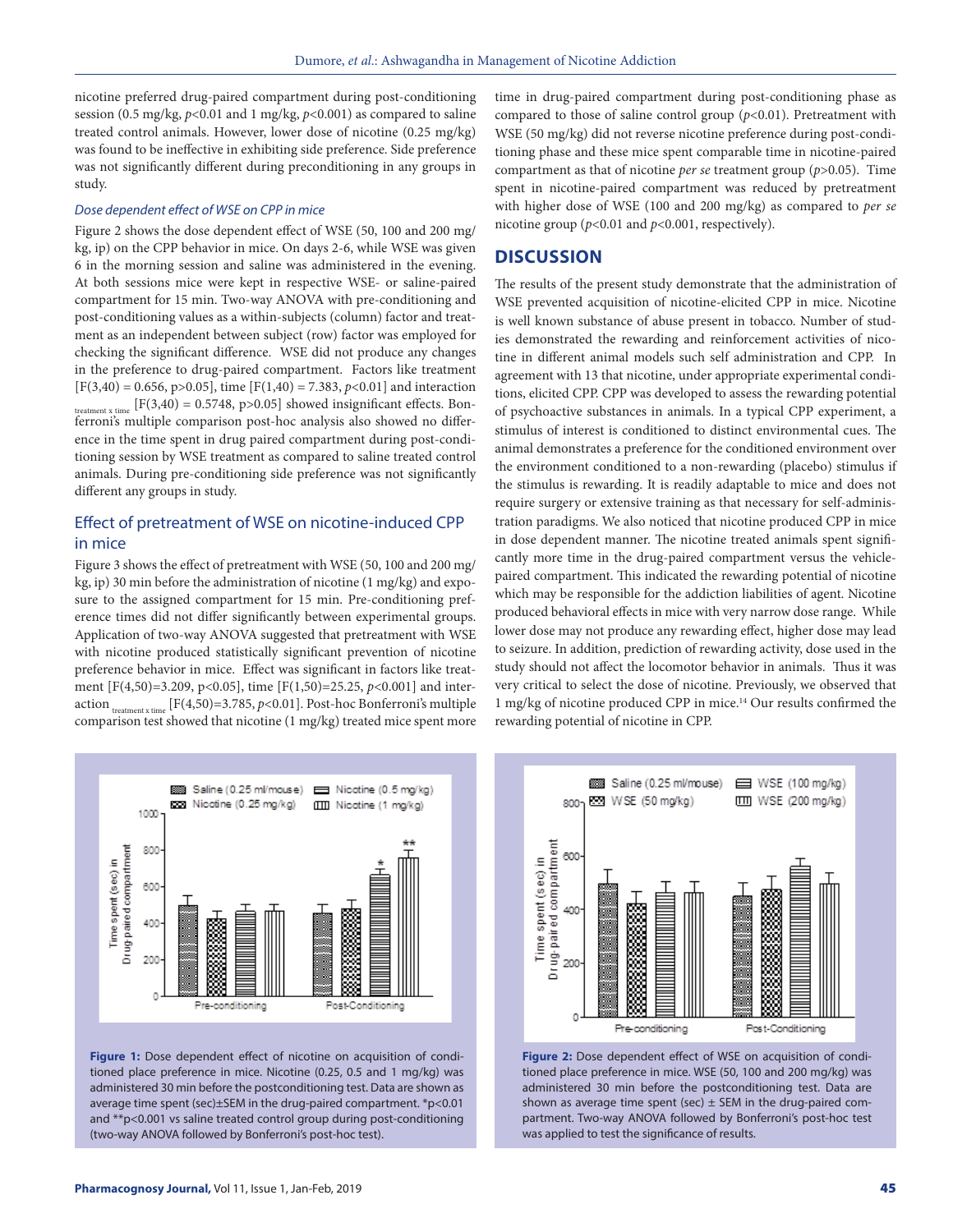

**Figure 3:** Effect of pretreatment with WSE on nicotine-induced conditioned place preference in mice. Mice were treated with saline, nicotine (1 mg/kg), or combination of WSE (50, 100 and 200 mg/kg ) + nicotine. WSE was administered 30 min before each nicotine administration and mice were placed in nicotine paired compartment for 15 min. Data are shown as average time spent (sec)  $\pm$  SEM in the drug-paired compartment. \*p<0.01 and \*\*p<0.001 vs nicotine group (post-conditioning). #p<0.01 vs saline group (post-conditioning).

Also, in our earlier findings, we found WSE enhance the nicotine induced locomotors sensitization and withdrawal induced anxiety in mice. In view of this, several studies have already established a role of *Withania somnifera* in attenuation of ethanol and morphine withdrawal syndrome. It also decreases cocaine and fentanyl self-administration and in habited morphine CPP. These findings supported by available literature. Several studies have demonstrated the antistress, adaptogenic and immunomodulatory potential of *Withania somnifera*. 18-21 Indian ginseng like to Hypericum perforates and Panax ginseng shows 5-HT, GABA, acetylcholine and dopaminergic modulations,<sup>22-25</sup> accounting for its CNS effects.

The main objective of the present study was to characterize further the ability of WSE to interfere with the rewarding properties of nicotine. Antagonistic potential of WSE in ethanol<sup>12</sup> and morphine<sup>11</sup> induced CPP was previously reported. We observed that WSE prevented the nicotineinduced acquisition of CPP. In addition, WSE dose-dependently prevented CPP acquisition. Our results indicate that, at least at the doses used in these experiments, WSE was devoid of motivational properties *per se*. Role of GABAa receptors was suggested in effect of WSE in ethanol-induced CPP. Some studies were aimed at finding the role of mu-opioid receptors in the action of WSE. However, WSE showed low binding affinity to mu-opioid receptors<sup>11</sup> and elicit naloxone-like effect. Previously it was demonstrated that WSE affect preferentially events in the cortical and basal forebrain cholinergic signal transduction cascade.15 The drug-induced increase in cortical muscarinic acetylcholine receptor capacity may lead to pharmacological effects. In addition, *in silico*  studies documented the agonistic activity of phytoconstituents of WSE to nicotinic cholinergic activity.<sup>16</sup> Previously role of nicotinic cholinergic receptor (alpha4-beta2) is reported in nicotine-induced CPP behavior.17 This collectively suggests that WSE may be via acting on nicotinic cholinergic receptor mediate nicotine CPP.

Further biochemical and neurological investigations at molecular level to identify exact anti-addictive mechanism of WSE may be warranted.

In conclusion, all of the above results suggest that WSE was effective in reversing nicotine CPP. Although we did not perform any studies to dig out the exact mechanism of WSE, this effect might be attributed to action on one or more of a number of possible targets particularly nicotinic cholinergic receptors. In this regard, future investigations on the application of Withania somnifera, and other herbal remedies, in the scenario of prevention and treatment of distinct aspects of smoking may represent promising advances.

# **CONFLICT OF INTEREST**

The authors declare no conflict of interest.

### **ACKNOWLEDGEMENT**

The authors are gratefully acknowledging to animal house of the National Institute of Nutrition, Hyderabad, India for providing animals for the research work. As well authors would like to thank the Department of Pharmacology and administration of Smt. Kishoritai Bhoyar, College of Pharmacy, New Kamptee, Nagpur, Maharashtra for permission to study and providing necessary facility to carry out the research work.

#### **ABBREVIATIONS**

**nAChRs:** nicotinic acetylcholine receptors; **WSE:** Withania Somnifera extract; **ip:** intraperitoneal; **CPP:** Condition place preference.

#### **REFERENCES**

- Carboni E, Acquas E, Leone P, Di Chiara G. 5HT3 receptor antagonists block morphine-and nicotine-but not amphetamine-induced reward. Psychopharmacology (Berl). 1989;97:175–8.
- 2. Huston JP, Silva MA, Topic B, Müller CP. What's conditioned in conditioned place preference?. Trends Pharmacol Sci. 2013;34(3):162-6.
- 3. Carboni E, Vacca C. Conditioned place preference a simple method for investigating reinforcing properties in laboratory animals. Methods Mol Med. 2003;79:481–98.
- 4. Tzschentke TM. Measuring reward with the conditioned place preference paradigm: a comprehensive review of drug effects, recent progress and new issues. Prog Neurobiol. 1998;56:613-72.
- 5. Calcagnetti DJ, Schechter MD. Extinction of cocaine-induced place approach in rats: a validation of the "biased" conditioning procedure. Brain Res Bull. 1993;30:695–700.
- 6. Philibin SD, Vann RE, Varvel SA, Covington HE, Rosecrans JA, James JR, *et al*. Differential behavioral responses to nicotine in Lewis and Fischer-344 rats. Pharmacol Biochem Behav. 2005;80:87–92.
- 7. Fudala PJ, Teoh KW, Iwamoto ET. Pharmacologic characterization of nicotine-induced conditioned place preference. Pharmacol Biochem Behav. 1985;22:237– 41.
- 8. Le Foll B, Goldberg SR. Nicotine induces conditioned place preferences over a large range of doses in rats. Psychopharmacology (Berl). (2005);178;481–92.
- 9. Sahraei H, Fatemi SM, Pashaei-Rad S, Faghih-Monzavi Z, Salimi SH, Kamalinegad M. Effects of *Papaver rhoeas* extract on the acquisition and expression of morphine-induced conditioned place preference in mice. J Ethnopharmacol. 2006;103:420-4.
- 10. Mattioli L, Titomanlio F, Perfumi M. Effects of a *Rhodiola rosea* L. extract on the acquisition, expression, extinction, and reinstatement of morphineinduced conditioned place preference in mice. Psychopharmacology (Berl). 2012;221:183–93.
- 11. Ruiu S, Longoni R, Spina L, *et al*. *Withania somnifera* prevents acquisition and expression of morphine-elicited conditioned place preference. Behav Pharmacol. 2013;24:133–43.
- 12. Spina L, Longoni R, Rosas M. *Withania somnifera* Dunal (Indian ginseng) impairs acquisition and expression of ethanol-elicited conditioned place preference and conditioned place aversion. J Psychopharmacol. 2015;29:1191–9.
- 13. Cunningham CL, Okorn DB, Howard CE. Interstimulus inter-val determines whether ethanol produces conditioned place prefer-ence or aversion in mice. Anim Learn Behav. 1997;25:31–42.
- 14. Nandkishor RKSW, Gajanan PS, Dadasaheb MK, Milind JU, Brijesh GT. Agmatine attenuates nicotine induced conditioned place preference in mice through modulation of neuropeptide Y system. Behavioral Brain Research. 2014;262:118-24.
- 15. Schliebs R, Liebmann A, Bhattacharya SK, Kumar A, Ghosal S, Bigl V. Systemic administration of defined extracts from *Withania somnifera* (Indian Ginseng) and Shilajit differentially affects cholinergic but not glutamatergic and GABAergic markers in rat brain. Neurochem Int. 1997;30(2):181-90.
- 16. Remya C, Dileep KV, Variayr EJ, Sadasivan C. Silico guided identification of nAChR agonistsfrom *Withania somnifera*. Frontiers in Life Science. 2016;9(3):201-13.
- 17. Walters CL, Brown S, Changeux J-P, *et al*. The beta2 but not alpha7 subunit of the nicotinic acetylcholine receptor is required for nicotine-conditioned place preference in mice. Psychopharmacology. 2006;184:339–44.